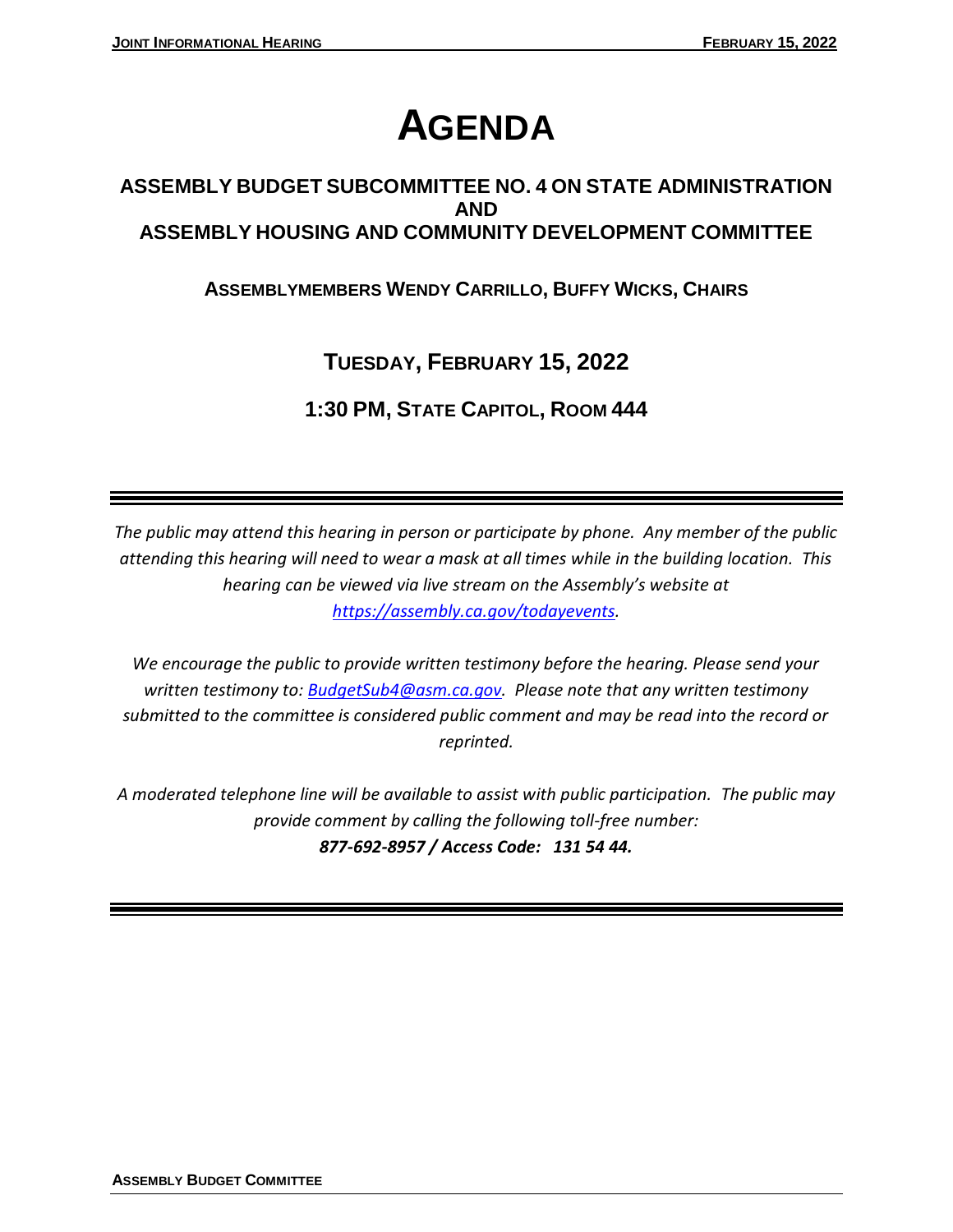# **Informational Hearing**

# *Exploring Opportunities for Homeownership*

**I. Introduction** 

## **II. Panel 1 : Overview of Housing Market In California**

• Stephen Menendian, Assistant Director, Othering & Belonging Institute

## **III. Panel 2: Overview of State Homeownership Programs**

- Francesc Marti, Legislative Director, California Housing Finance Agency (CalHFA)
- Pedro Galvao, Legislative Director, Department of Housing and Community Development

## **IV. Panel 3: Challenges to Increasing Homeownership**

- Tasha Henneman, Director, Black Leadership Council
- Jeff Schroeder, SVP Land, Planning & Operations, Ponderosa Homes
- Debbie Arakel, Executive Director, Habitat for Humanity CA
- Tom Collishaw, President and CEO, Self-Help Enterprises

#### **V. Public Comment**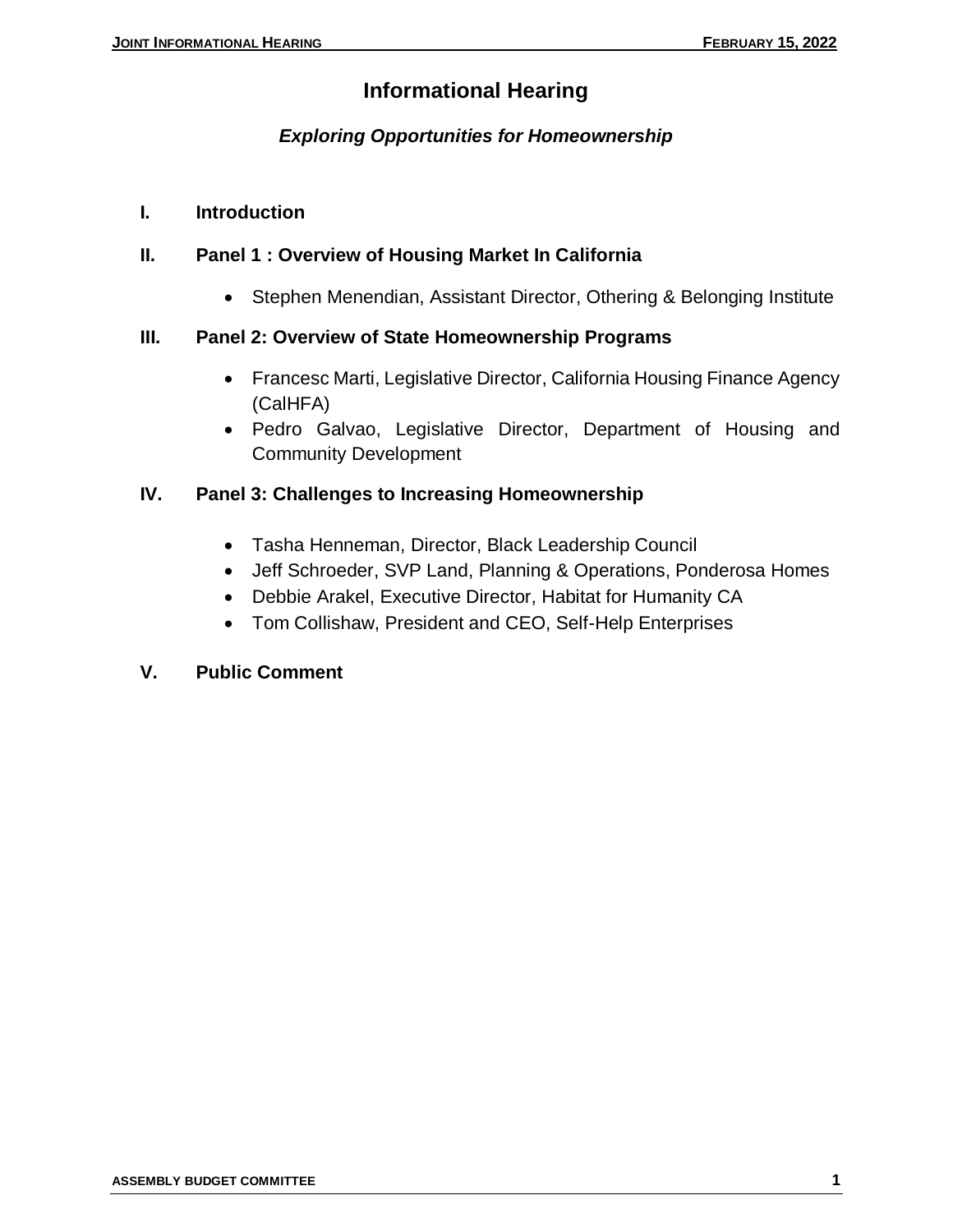# **ITEMS TO BE HEARD**

#### **2240 DEPARTMENT OF HOUSING AND COMMUNITY DEVELOPMENT**

#### **EXPLORING OPPORTUNITIES FOR HOMEOWNERSHIP**

In the fall of 2021, a group of Assemblymembers convened stakeholder meetings around the state to learn more about the housing challenges facing communities. An issue consistently raised at each meeting was the low rate of homeownership in the state. Of particular concern was the rate of homeownership among black and brown constituents who have historically faced barriers to purchasing a home, the main source of wealth creation for most households.

The state has invested in homeownership through down payment assistance, low-interest mortgage products, and construction and rehabilitation of single-family homes. Investments in multi-family affordable rental housing have outweighed investments in single family over the last few years. This is due to the significant need for affordable multi-family housing and the fact that the private market does not meet the need for this type of housing. In the current market, 2.2 million extremely low-income and very lowincome renter households are competing for 664,000 affordable rental units. Of the six million renter households in the state, 1.7 million are paying more than 50 percent of their income toward rent. The National Low Income Housing Coalition estimates that the state needs an additional 1.5 million housing units affordable to very-low income Californians.

The supply of affordable entry-level homeownership options for families has diminished. In 2022, the average home price in California was \$683,996 (233% of typical U.S. price).<sup>1</sup> According to the California Realtors the average home price will jump to \$800,000 in 2022.<sup>2</sup> Construction of single-family homes dropped dramatically after the housing bubble burst in 2006 and the ensuing Great Recession. In 2005, there were 150,000 single-family housing starts as compared to 59,000 single-family housing starts in 2020. Housing starts did increase in 2021 by twenty percent. $3$  The high cost of building materials and labor shortages contribute to the lack of construction.

This hearing will provide background on state's current homeownership programs and explore what steps the Assembly could consider taking to address the lack of homeownership opportunities.

**BACKGROUND**

 $\overline{\phantom{a}}$ 

*Homeownership Trends*

<sup>1</sup> [Average House Price by State in](https://www.fool.com/the-ascent/research/average-house-price-state/#:~:text=Typical%20home%20price%20in%20California%3A%20%24683%2C996%20%28233%25%20of,of%20the%20hardest%20places%20to%20afford%20a%20home.) 2021 | The Ascent (fool.com)

<sup>&</sup>lt;sup>2</sup> [California's Median Home Price Seen Topping \\$800,000 in New Peak -](https://www.bloomberg.com/news/articles/2021-10-07/california-s-median-home-price-seen-topping-800-000-in-new-peak) Bloomberg

<sup>&</sup>lt;sup>3</sup> [A bump-up moment in California construction starts | firsttuesday Journal](https://journal.firsttuesday.us/the-rising-trend-in-california-construction-starts/17939/#:~:text=1%204%20million%20total%20housing%20units%20existed%20in,California%20in%20March%202021.%20...%20More%20items...%20)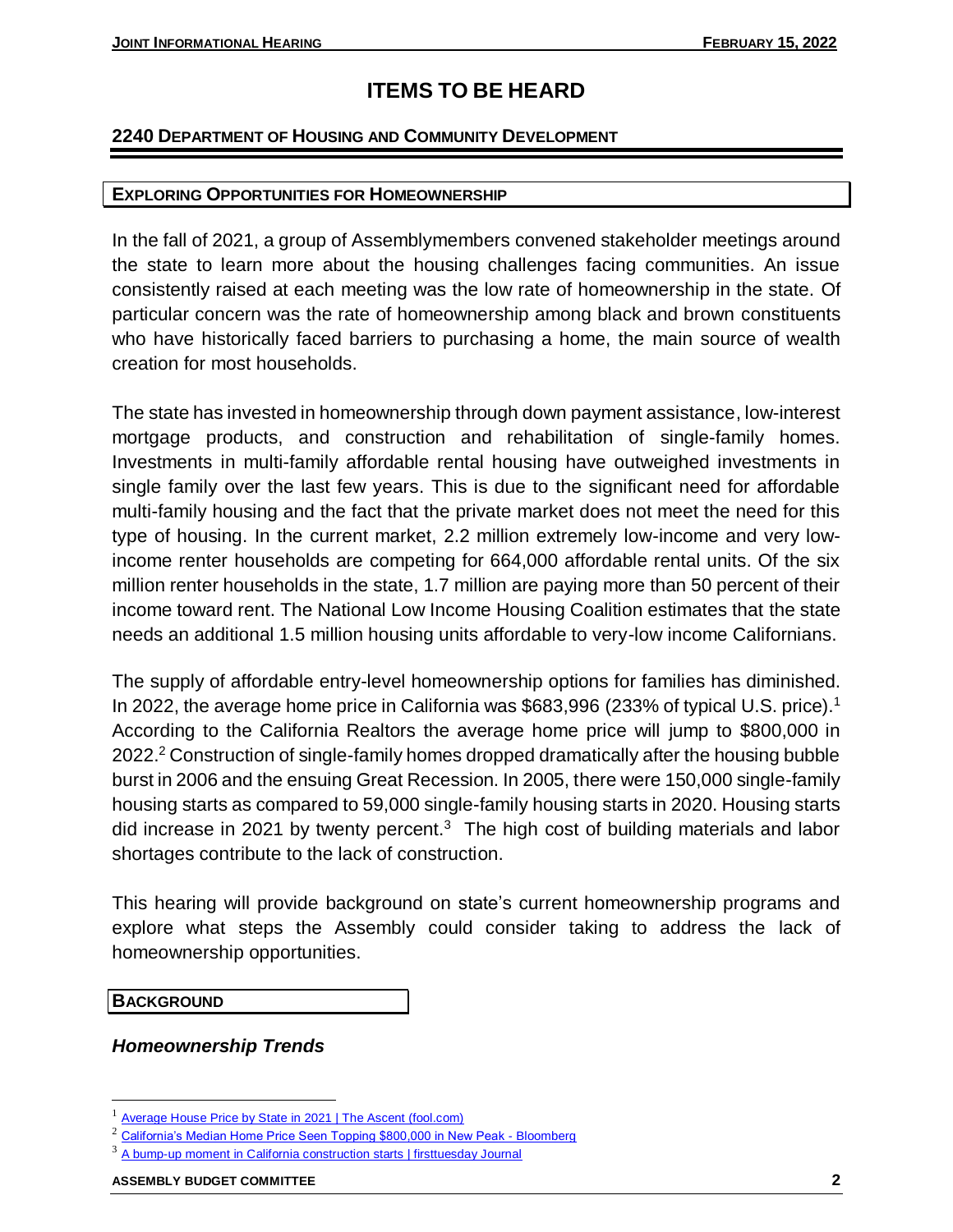While the homeownership rate in California is historically low compared to the rest of the country, it has dropped from its peak in 2006 at 60.9 percent to 55 percent. California's homeownership rate is the second lowest in the nation behind the State of New York. California's homeownership rate typically falls around 10 percentage points below the national average, partly due to the state's more mobile population. However, one of the more challenging issues for California is its lack of residential construction sufficient to support the state's growing population. $4$ 



# *Homeownership Trends by Race/Ethnicity*

California, like the nation as a whole, has lower homeownership rates among communities of color. According to Census data, 65 percent of white Californians are homeowners while Asian/Asian-Americans have a homeownership rate that is six percentage points lower at 59 percent. About one in two Californians of Native/Indigenous descent are homeowners (49 percent), while the rate of homeownership amongst the Latinx population is 44 percent. Black Californians have the lowest rate of homeownership across racial/ethnic groups California with only about 1 in 3 owning their home (35 percent).<sup>5</sup>

## *State Homeownership Programs:*

Historically, the state has invested in homeownership through down payment assistance, first- mortgage products, and the construction of single-family homes for households at or below 120 percent of the area median income (AMI).

# *California Housing Finance Agency (CalHFA)*

CalHFA, the state's affordable housing lender, operates several programs to assist firsttime homebuyers including down payment assistance and low-income interest firstmortgage products. CalHFA issues bonds to fund the mortgages and uses the proceeds of mortgage repayments to repay the bonds. Down payment assistance is funded by

 $\overline{a}$ <sup>4</sup> [California's low homeownership rate to continue | first Tuesday](https://journal.firsttuesday.us/californias-rate-of-homeownership-2/30161/#:~:text=California%E2%80%99s%20homeownership%20rate%20typically%20falls%20around%2010%20percentage,construction%20sufficient%20to%20support%20the%20state%E2%80%99s%20ever-growing%20population.) Journal

**ASSEMBLY BUDGET COMMITTEE 3** <sup>5</sup> U.S. Census Bureau, 2015-2019 American Community Survey 5-Year Estimates, Tables B25003A-I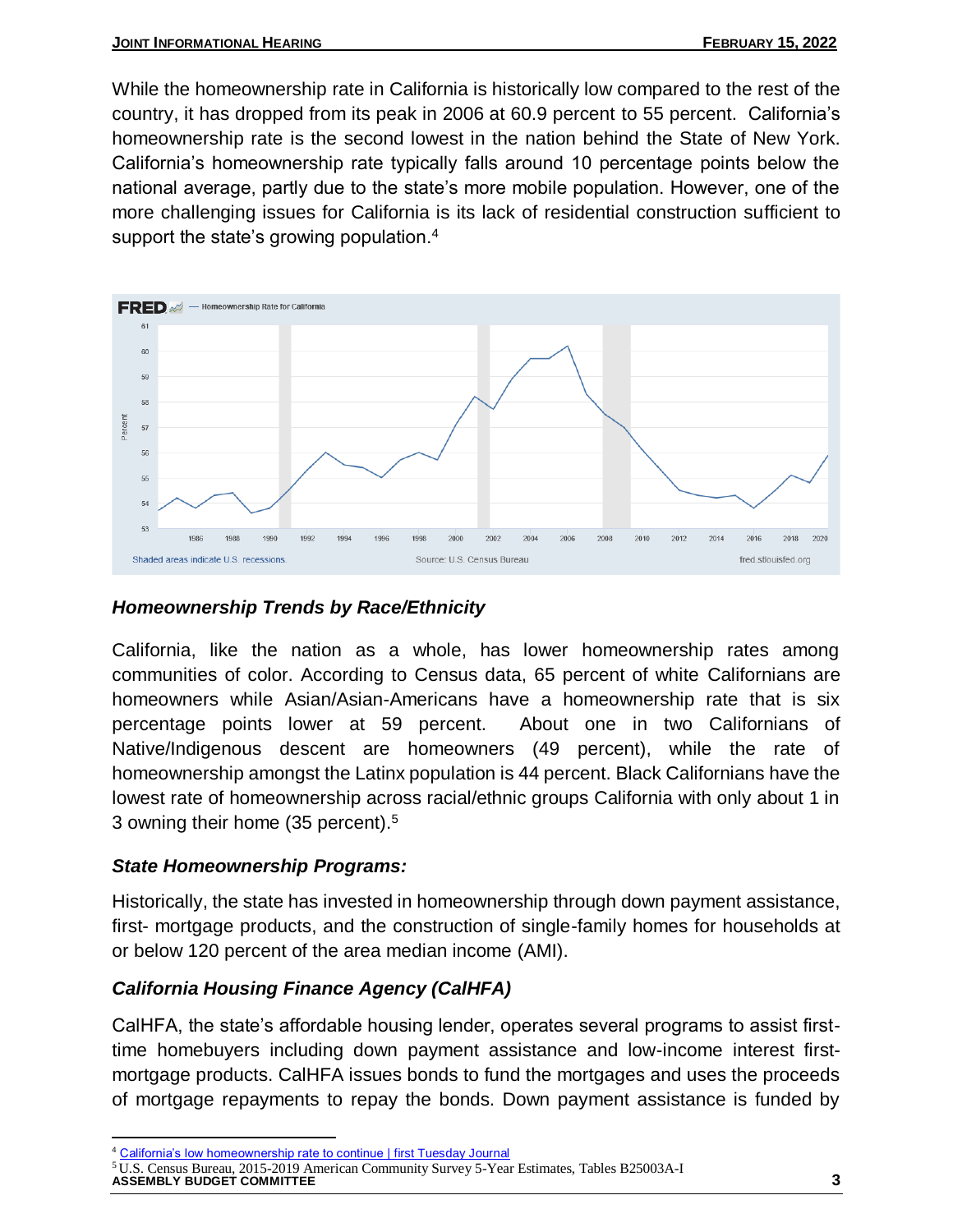voter-approved bonds and through repayment of assistance as buyers sell or refinance their homes.

**First Mortgage Products**: CalHFA provides first-mortgages to buyers who income qualify. CalHFA is not a direct lender but partners with qualified lenders that offer their products. CalHFA's issues bonds and uses the proceeds to fund its' mortgage products.

**My Home:** MyHome offers a deferred-payment junior loan of an amount up to the lesser of 3.5 percent of the purchase price or appraised value to assist with down payment and/or closing costs, with a cap of \$15,000. Buyers must be first time homeowners (have not owned a home in the last three years), complete homebuyer education, and meet the income qualifications which extend to households who are at 150 percent of AMI in high cost areas. The program received \$200 million from Veteran's and Affordable Housing Bond Act of 2018.

# **Note that the \$15,000 cap does not apply to:**

- CalHFA VA Program
- CalHFA USDA Program
- CalHFA FHA Section 203(h)
- CalHFA FHA Section 184
- Borrowers with income equal to or below 80 percent MI
- CA school employees
- All CA fire department employees
- New construction homes
- Manufactured homes
- Home with an ADU

# *Department of Housing and Community Development*

HCD operates several programs that fund down payment assistance and the construction and rehabilitation of single-family homes.

# *Bond-funded Programs:*

**CalHome**: CalHome provides grants to local public agencies and nonprofits to help firsttime homebuyers with down-payment assistance; assist homeowners with repairing/rebuilding; provide counseling for homebuyers; and assist those interested in self-help homeownership through mortgage and technical assistance. The Veterans and Affordable Housing Bond Act of 2018 included \$300 million for CalHOME.

**Local Housing Trust Fund (LHTF):** Provides grants to regional housing trust funds on a dollar-for-dollar match basis for construction loans and/or permanent financing loans to pay for predevelopment costs, acquisition costs, and other costs associated with development or rehabilitation of affordable rental housing, emergency shelters, permanent housing with supportive services, transitional housing, and affordable homebuyer/ homeowner projects, including homebuyer assistance for lower-income Californians. The Veteran's and Affordable Housing Bond Act of 2018 included \$300 million for the LHTF.